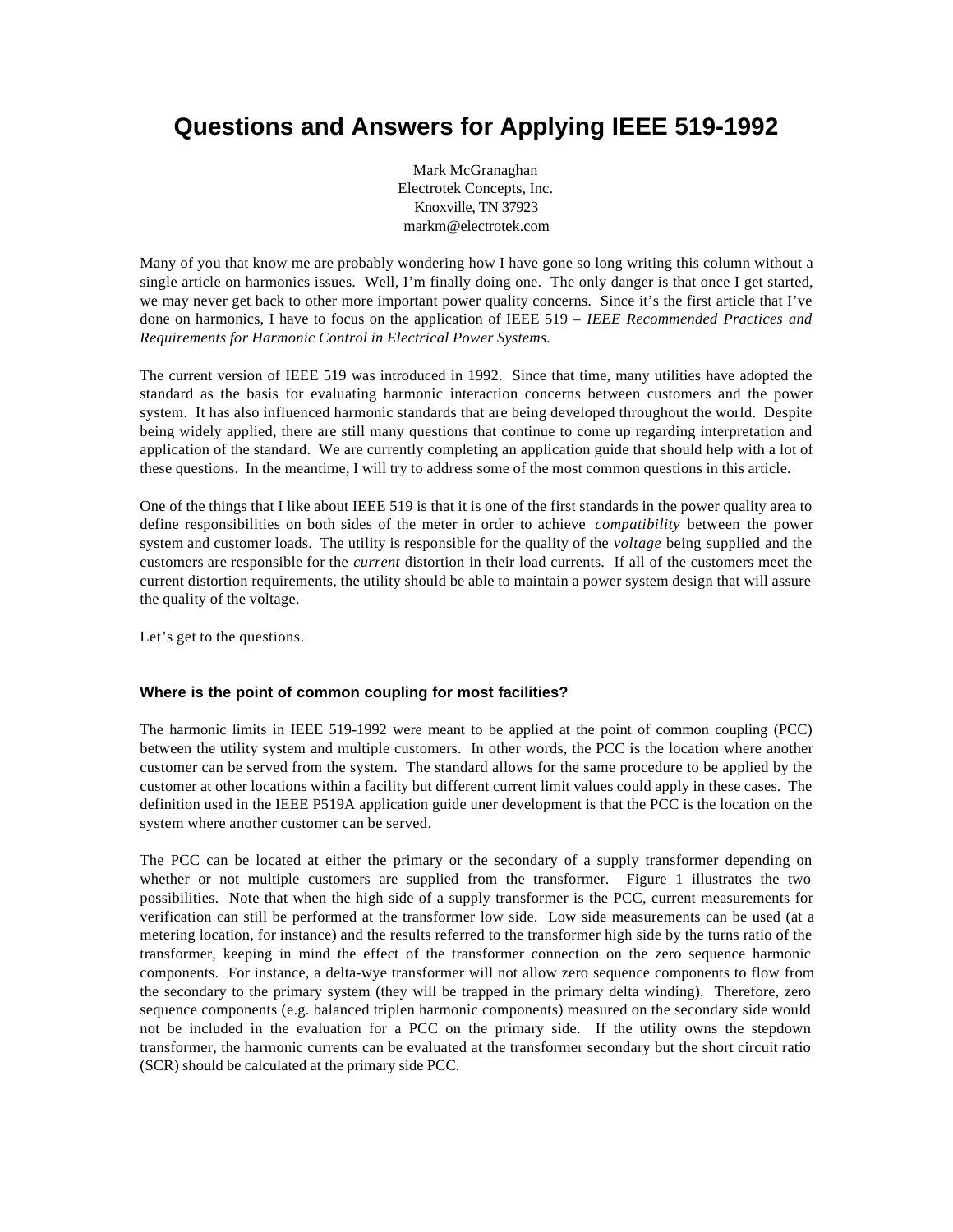

*Figure 1. Selection of the PCC where other customers can be supplied.*

# **What load current and system short circuit current should be used to calculate the short circuit ratio (SCR)?**

The SCR is calculated as the ratio between the short circuit current at the PCC and the customer's maximum load current (average maximum demand load current,  $I_L$ ). The SCR is used as a measure of the customer size in relation to the system capacity. The smaller the customer, the less likely it will be that the customer can cause harmonic voltage distortion problems on the overall power system. For this reason, smaller customers can have somewhat higher levels of harmonic current expressed as a percentage of their total load current. This assumes that there will be some amount of diversity or cancellation as harmonic currents from these customers are combined on the power system.

IEEE 519 gives a procedure for calculating  $I_L$ . You take the maximum demand current from billing records for 12 months and average these values. Obviously, this is not possible if you are evaluating IEEE 519 compliance for a new customer or for a customer where the facility is being expanded or changed. In these cases, the maximum load current must be estimated. Sometimes, you may just want to use a rated current, such as the transformer rating. The important thing is to have a consistent method for choosing this current and to get agreement between the utility and the customer as to what value will be used.

The short circuit current for the calculation should be the minimum short circuit current for normal conditions at the PCC. Note that this is different than the short circuit current that would normally be used for protection studies where the maximum short circuit current is most important. The minimum short circuit current results in the most voltage distortion for a given amount of harmonic current injection.

#### **What is Total Demand Distortion (TDD)?**

TDD is a new term introduced in IEEE 519. It is a very important concept. Here's the formula:

$$
TDD = \frac{\sqrt{\sum_{h=2}^{50} I_h^2}}{I_L} \times 100\%
$$

where:

 $I<sub>h</sub>$  = magnitude of individual harmonic components (rms amps)

 $h =$  harmonic order

 $I_L$  = maximum demand load current (rms amps) defined above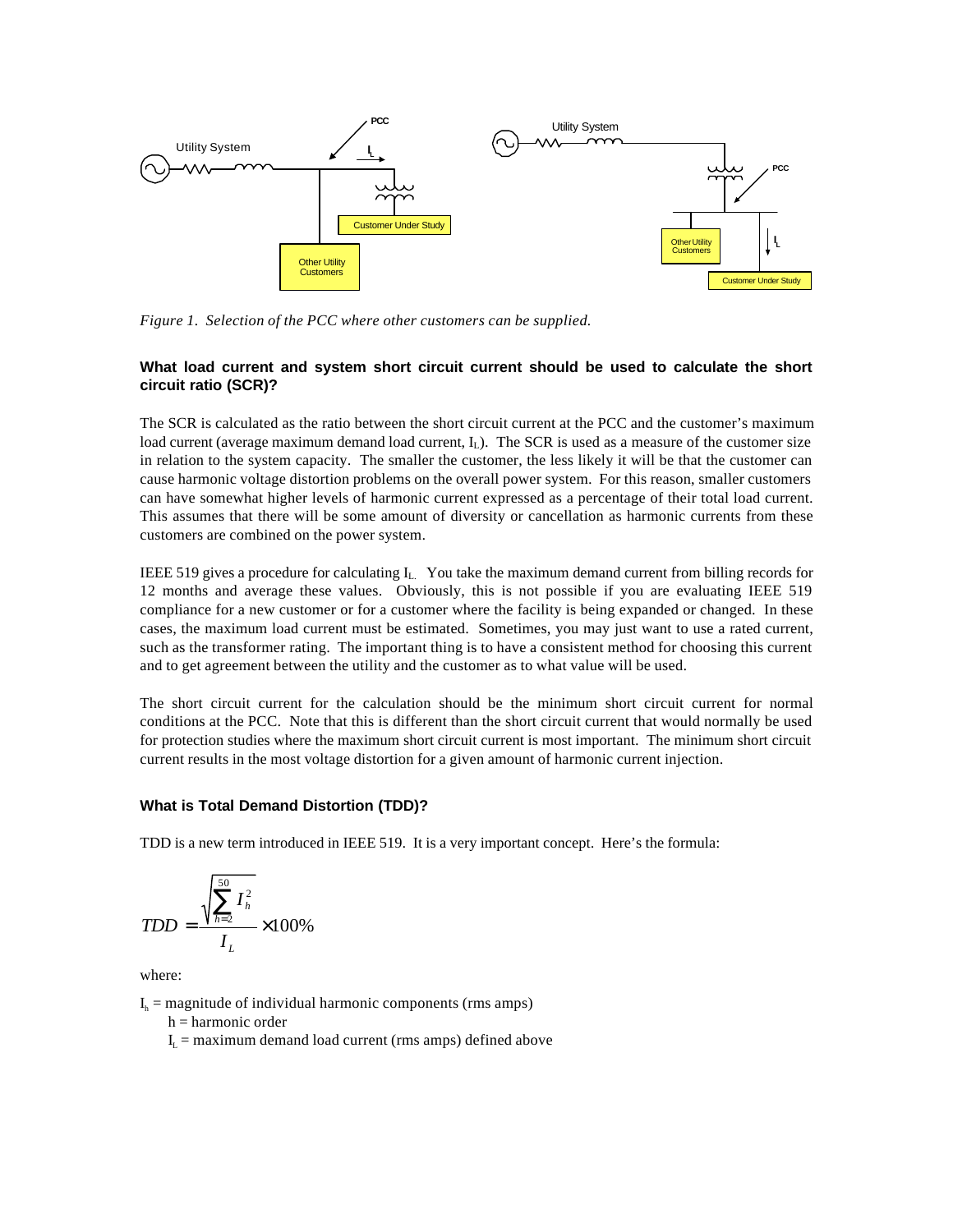Look familiar? It's the same formula used to calculate the total harmonic distortion (THD) except that the denominator is the maximum demand load current (a constant), rather than the fundamental value of the load current for a particular measurement (a value that will change with each measurement).

The limits for harmonic currents are all expressed in  $%$  of the maximum demand load current,  $I_L$ . This allows harmonic currents to be evaluated over a wide variety of load conditions with a constant base value. If we used the fundamental component of the current as the base, the distortion values at light load might look very high but would not have a significant impact on the power system. The method of expressing everything in % of I<sub>L</sub> allows evaluation of the actual amps of harmonic current being injected onto the power system.

### **How long should harmonics be measured to evaluate compliance with IEEE 519 guidelines?**

Remember that harmonics are continuous. Harmonic distortion levels are changing all the time, just like the overall load and the rms voltage magnitude. You cannot evaluate harmonics with a single snapshot of the voltage and the current any more than you can evaluate voltage regulation with this approach. IEC guidelines for evaluating harmonics recommend measurements over a minimum one week period in order to characterize the daily and weekly variations in the load levels. The important thing is to get enough samples so that you characterize the overall statistical nature of the harmonic levels (Figure 2).

Once you have determined the statistical characteristics of the harmonic distortion levels, what value should you use to compare with the IEEE 519 limits? IEEE 519 states that the limits specified can be exceeded for up to one hour per day (4.2% of the time). IEC guidelines use the 95% probability point (level that is exceeded 5% of the time) for many evaluations. At least remember that it's ok to exceed the limits for short periods since most of the impacts of harmonics are time related (e.g. overheating of motors and transformers).



*Figure 2. Representing the harmonic distortion as a statistical distribution for comparison with IEEE 519 limits.*

#### **How much nonlinear load can I have in my plant without exceeding IEEE 519 guidelines?**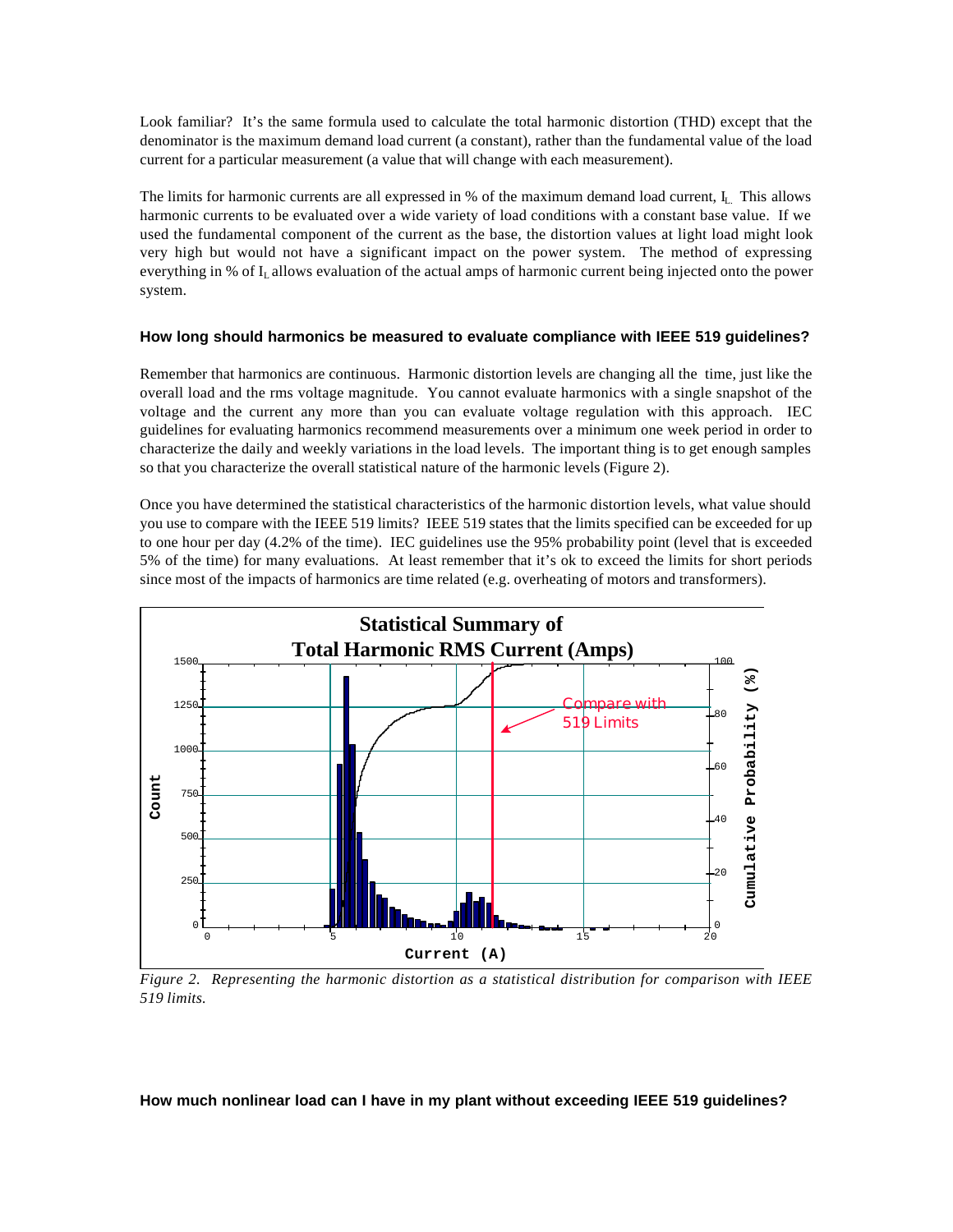It is useful to look at a simple example system to help answer this question. Let's assume an industrial customer is supplied by a 1500 kVA transformer and that his average maximum demand load is 1200 kVA (see Figure 3). How much of this 1200 kVA of load could be adjustable speed motor drives without causing the plant to exceed IEEE 519 guidelines?



*Figure 3. One line diagram for example evaluation of IEEE 519 limits.*

Let's assume an adjustable speed drive current waveform that could be representative of ASD loads in the facility. The waveform in Figure 4 is typical of most modern ASDs with pulse width modulated inverters and diode bridge rectifier front ends. The waveform assumes a choke inductance is part of the design. If this waveform is characteristic of all the ASDs in the facility (not too bad an assumption for drives with diode bridge rectifier front ends), then the relationship plotted in Figure 5 can be derived. It shows that we reach the IEEE limit for the fifth harmonic current injection when the ASD load becomes about 20% of the plant load.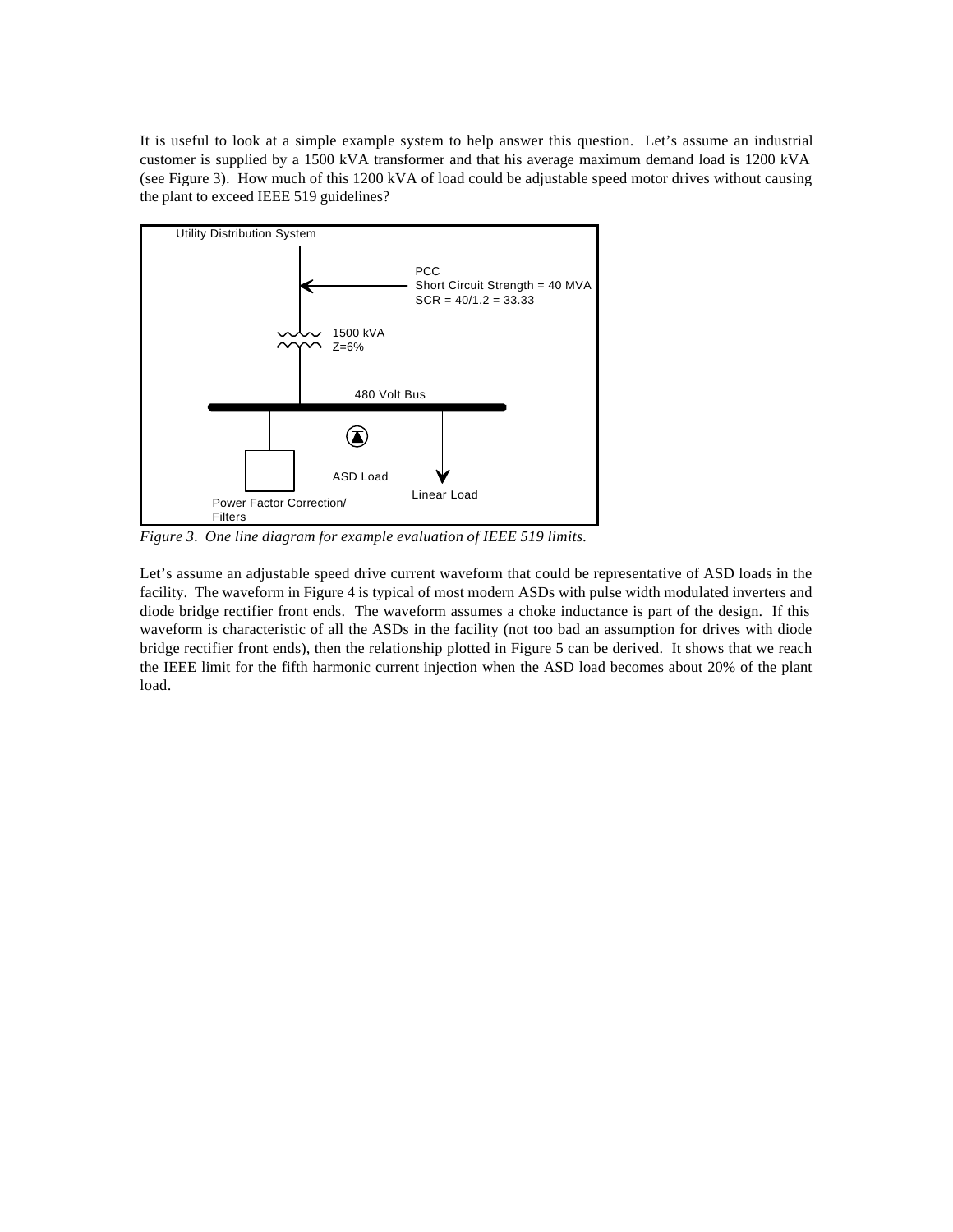

*Figure 4. Adjustable speed drive current waveform assumed for the analysis.*



*Figure 5. Fifth harmonic current distortion as a function of the ASD load in the facility.*

Note that a higher percentage of ASD load might be acceptable in terms of the voltage distortion caused in the plant (typically, about 40% of the plant load could be ASDs without exceeding 5% voltage distortion).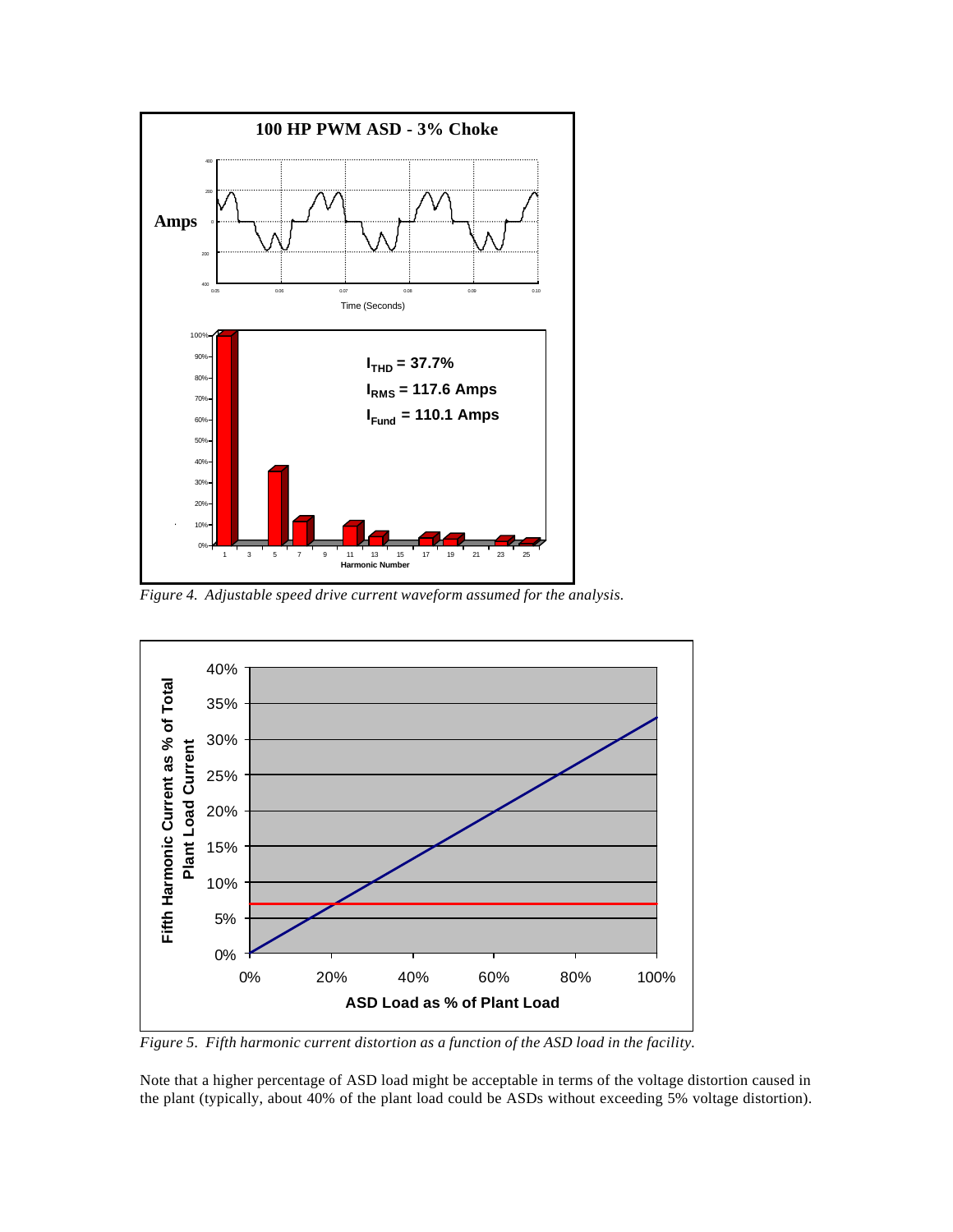The IEEE 519 limits were developed to prevent problems from the combination of all customers injecting harmonics onto the power system, not to prevent problems within a single customer facility.

A higher percentage of ASD load would be acceptable if 12 pulse drives were used or if harmonic filters were applied. If power factor correction is applied (not as filters), resonance problems could cause the limits to be exceeded for even less ASD load.

## **What if voltages inside my facility exceed the voltage distortion guidelines provided in IEEE 519?**

The IEEE 519 voltage distortion guidelines should be applied at the PCC where multiple customers are supplied. This is usually the primary of the distribution system. If individual customers have higher voltage distortion numbers within their facilities, this is not necessarily a problem. We usually don't see equipment problems associated with voltage distortion for distortion levels less than 8%. In fact, the European guidelines for voltage distortion indicate a limit of 8%. This means that it should be acceptable in most cases (in fact it is quite common) for the voltage distortion inside facilities to exceed 5%.

## **Why are the limits for even harmonic components more strict than the limits for odd harmonic components?**

Signficant levels of even harmonics in the voltage or the current are quite rare. You can tell there are even harmonic components present when the positive half cycle is different from the negative half cycle (waveform is not symmetrical). Even harmonics are often associated with transformer saturation (transformer inrush currents have high levels of even harmonics but this is a transient condition) which can be caused by dc currents. This association between dc currents and even harmonics resulted in a stricter limit on even harmonic components in the IEEE 519 standard. In fact, it is usually not necessary to apply this stricter limit because the impacts of even harmonic components are not any different than the impacts of odd harmonic components (at least at the levels specified as limits in IEEE 519). The presence of significant even harmonic components can make filter design to control harmonics very difficult because new resonances introduced by the filter can often magnify the even harmonic components.

#### **Are there any guidelines for acceptable levels of interharmonic components?**

This is an issue that really only comes up when we are dealing with loads like cycloconverters and arc furnaces. Interharmonics are frequency components in the voltage or current that are not integer multiples of the fundamental frequency. Unfortunately, IEEE 519 doesn't provide any guidance here. There is an IEEE task force working on developing some guidelines on control of interharmonics. It is also an active topic in IEC. However, there are no well-accepted standards for interharmonic levels at this time. One design objective that we have used for some arc furnace applications is to limit the interharmonic components to less than 25% of the coresponding integer harmonic limits specified in IEEE 519-1992.

# **How can we apply the IEEE 519 limits when we have power factor correction capacitors or harmonic filters?**

Capacitors and filters make the application of the 519 limits difficult to evaluate because these components will absorb harmonics from the power system. In fact, customers need to be careful when applying power factor correction or filters to make sure they are designed for the harmonics they will absorb from the power system. The customer shouldn't be penalized for acting like a filter to the power system. Unfortunately, we can't tell which direction the harmonics are going when we make a measurement at a single point. There are ways to get around this by measuring over time but it is getting beyond the scope of this particular article. Why don't we just make this a two part article and I will cover it in the next issue. I've been wanting to